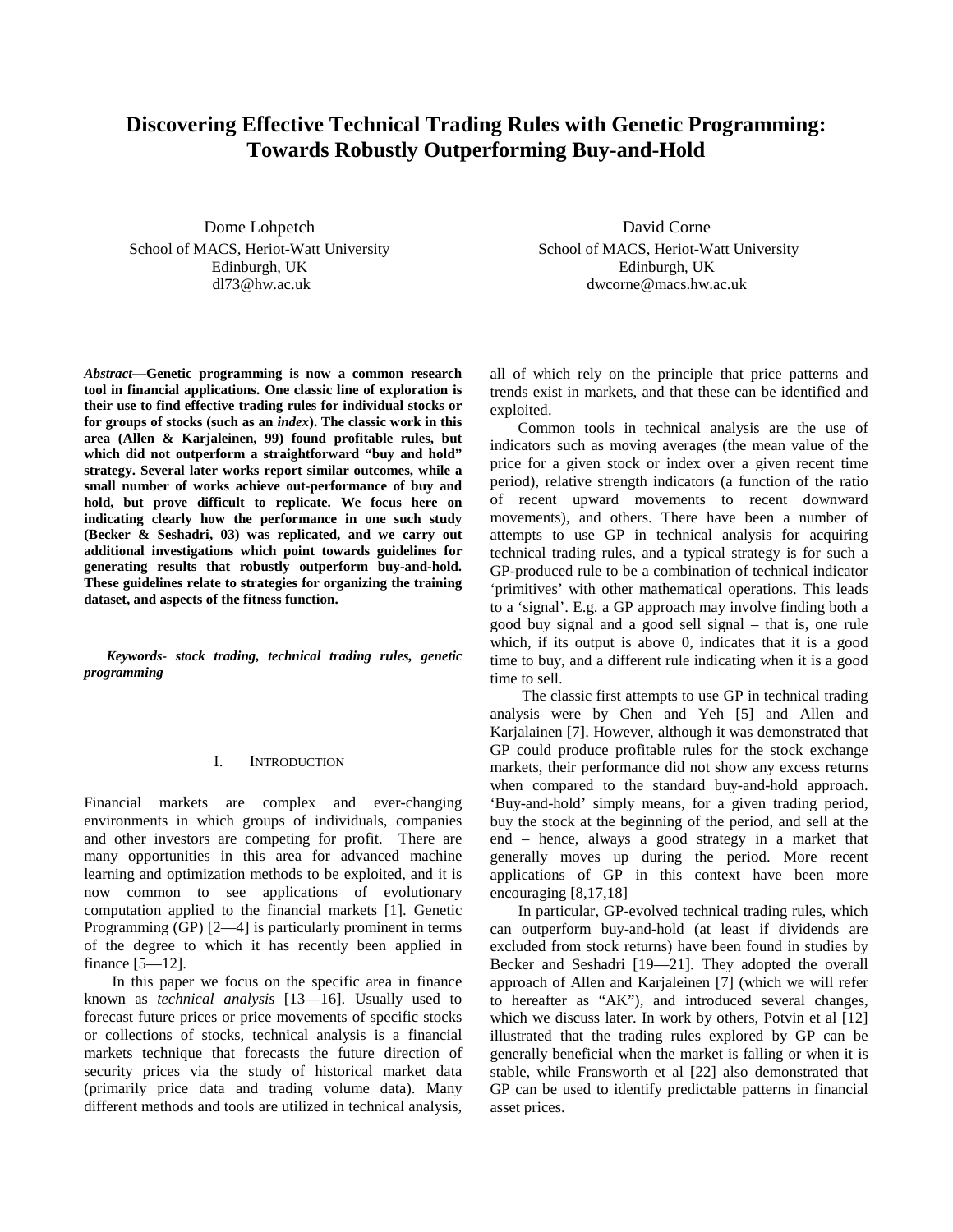One line of work has attempted to gain on the buy-andhold strategy by including risk metrics in the rules (or in their evaluation). Typically, a risk measure such as the Sharpe ratio [23] is used to normalize the estimate of financial return. Effectively, this downgrades the performance of rules that promote trading in volatile conditions, and therefore tends to promote the generation of rules more likely to be applied by investors. For example, in attempting to build on work by Fyfe et al. [6], which used GP to discover a successful buy rule, but which was not superior to buy and hold, Marney et al. [8, 17] modified this work by including the use of metrics for calculating risk; however, the rules found in their work still did not compare well with simple buy-and-hold strategy. Also, a study by Cheng and Khai [10] using a modified Stirling return measure as a risk adjustment, but this did not lead to a reasonable rate of investment profit after the transaction costs were taken into account. More recently, Marney et al [25] used the Sharpe ratio and found that the technical trading rule in their study easily outperformed simple buy and hold, in terms of unadjusted returns; however, when returns were risk adjusted, it could be seen that technical trading still underperformed simpler strategies.

Although we expect that the incorporation of risk measures (particularly in the context of an appropriate multiobjective approach) will eventually yield benefits in terms of robust trading rules, we are drawn first to the line of work pursued in [7,19—21], in which Becker and Seshadri were able to outperform buy-and-hold via modifying the AK approach. The remainder of this paper details the overall approach (section II), taking care to ensure enough information is given for replication (this is not really the case in [7,19—21], and summarizes the findings of several experiments that start to reveal how GP might be used to reliably produce technical trading rules that can outperform buy-and-hold (section III); we then have a concluding discussion in section IV, and point to where the reader may obtain our code for further experimentation.

# II. THE AK APPROACH AS MODIFIED BY BECKER AND SESHADRI

# *A. Overview*

The approach we experiment with in this paper is based on that in [19,21] which in turn modified AK [7]. Standard GP is used, with a function set comprising a common set of arithmetic, Boolean and relational operators, while the terminal set comprises a collection of basic technical indicators, along with real and Boolean constants, and realvalued variables (such as *stock price*). An example of a specific rule found by [19] is in Fig. 1.



Figure 1. Example of a trading rule found by GP.

The interpretation of the rule in Fig. 1 is as follows. **"**the 3-month moving average (MA-3) is less than the lower trend line (t) and the 2-month moving average (MA-2) is less than the 10-month moving average (MA-10) and the lower trend line (t) is greater than the second previous 3 month moving average maxima (MX-2)**"**. It therefore has a Boolean result, either true or false. A rule leads to trading behaviour as follows: "If you are currently out of the market and the rule yields true, then *buy*; if you are currently in the market and the rule becomes *false*, then sell.". This procedure assumes a fixed amount to invest (e.g. \$1,000) whenever there is a buy signal.

We explain the approach in more detail in the remainder of this section, paying particular attention to the fitness function; this description includes several key details that were not explicit in [7,19,21], but which we have discovered essential in order to achieve appropriate replication and good performance. The approach we explain is that of Becker and Seshadri, and we note here the modifications they made to the AK approach. These were: the use of monthly data rather than daily data; a reduced function set, but a larger terminal set, with more indicators; the use of a complexity-penalising factor in the fitness function to avoid over-fitting; modifying the fitness function to consider the number of periods with well-performing returns, rather than just the total return over the test period.

Finally, the date we use (same as [7,19—21] is the Standard and Poors 500 (S & P 500) index (see Fig. 2) – that is, our 'portfolio' is simply the fixed set of 500 stocks, which, aggregating over all of the included stocks, give us a daily price indicator, such as the opening price. E.g. the value for a given day is the sum of the opening prices of all S&P500 stocks for that day. Actually, there are four such indicators per day: opening price, closing price, daily low, and daily high. As indicated, we work with monthly data – that is, 12 sets of values per year, where open, close, low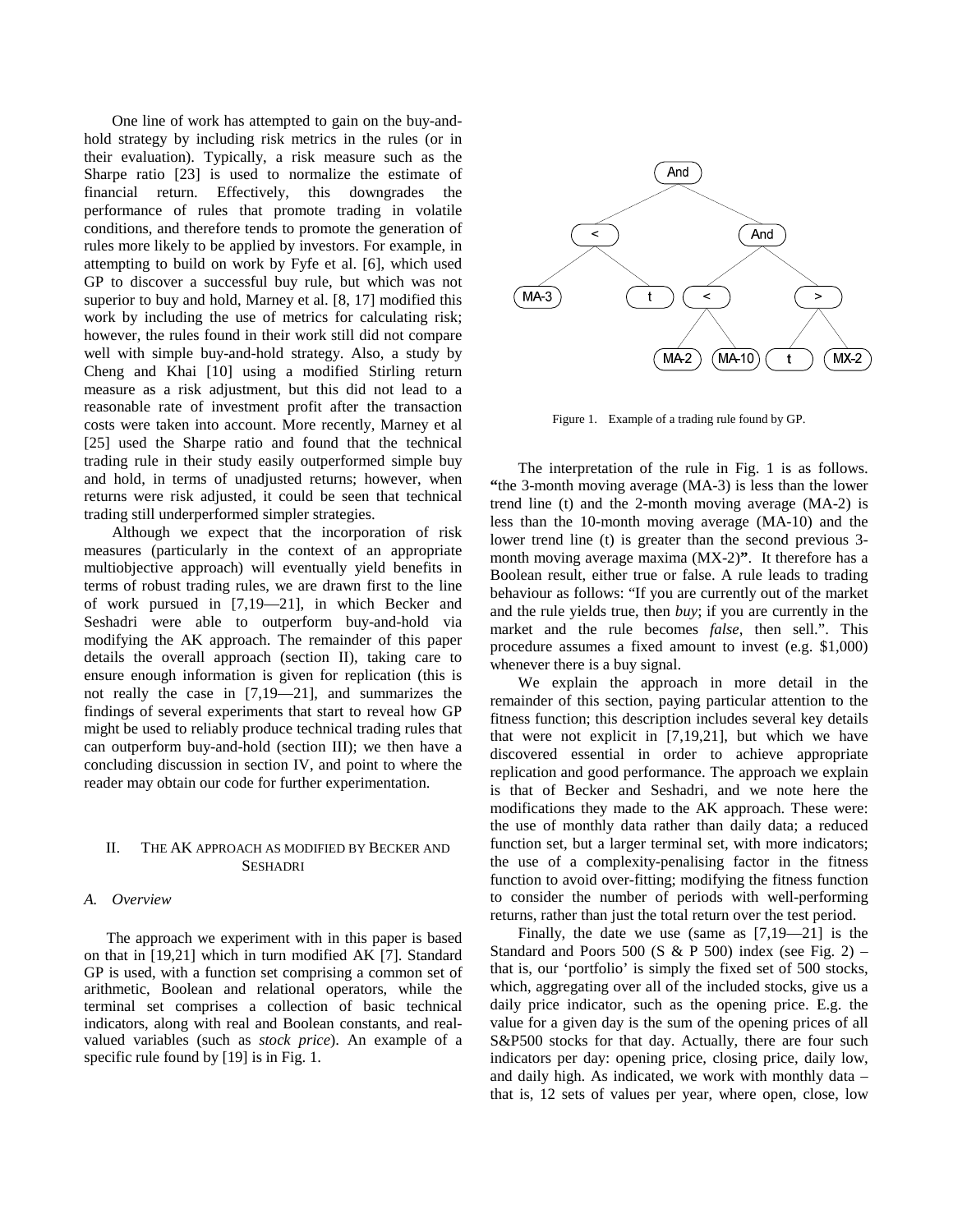and high for a particular month are taken to be, respectively: the opening price on the first day of the month, the closing price on the last day of the month, the lowest price reached during the month, and the highest price reached during the month.

#### *B. Function and Terminal Sets*

The function set comprises simply the Boolean operators and, or and not, and the relational operators  $>$  and  $<$ . The terminal set comprises the following (explained in more detail below):

- opening, closing, high and low prices for the current month;
- 2,3,5 and 10-month moving averages;
- Rate of change indicator: 3-month and 12-month;
- Price Resistance indicators: the two previous 3 month moving average minima, and the two previous 3-month moving average maxima;
- Trend Line Indicators: a lower resistance line based on the slope of the two previous minima; an upper resistance line based on the slope of the two previous maxima.

The *n*-month moving average at month *m* is the mean of the closing prices of the *n* months from *m* back to month *m*−(*n*−1). The *n*-month rate of change indicator measured at month *m* is:  $(c(m) -c(m-(n-1)) \times 100)/c(m-(n-1))$ , where  $c(x)$  indicates the closing price for month *x*. Previous maxima MX1 and MX2 are obtained by considering the 3-month moving averages at each point in the previous 12 months. Of the two highest values, the one closest in time to the current month is MX1, and the other is MX2. the two previous minima are similarly defined. Finally, to identify trend line indicators, the two previous maxima are used to define a line in the obvious way, and the extrapolated value of that line from the current month becomes the upper trend line indicator; the lower trend line indicator is defined similarly by using the two previous minima.

## *C. The Fitness Function*

The fitness function has three main aspects. First is the 'excess return'. This indicates how much would have been earned by using the trading rule, over and above the return from a buy-and-hold strategy. The other two aspects of the fitness function were introduced by Becker and Seshadri to avoid overfitting. These were a modification to fitness that preferred trading rules to be less complex, and a further modification that considered 'performance consistency' (PC). The details of the latter components were not clear in Becker and Seshadri's publications, but the methods we describe are able to achieve results consistent with theirs. We now deal with each aspect of the fitness function in turn.

The excess return is simply  $E = r - r_{bh}$ , where *r* is the return on an investment of \$1,000, and  $r_{bh}$  is the corresponding return that would have been achieved using a buy and hold strategy. To calculate *r* we use [7,19,21]:

$$
r = \sum_{t=1}^{T} r_t I_b(t) + \sum_{t=1}^{T} r_f(t) I_s(t) + n \ln(\frac{1-c}{1+c})
$$

where:  $r_t = \log P_t - \log P_{t-1}$  -- indicating the continuously compounded return, where  $P_t$  is the price at time *t*. Meanwhile,  $I<sub>b</sub>(t)$  indicates the buy signal, and is 1 if the rule indicates *buy* at time *t*, 0 otherwise. Similarly defined is the sell signal,  $I_s(t)$ . The first component of *r* therefore calculates the return on investment over the times when the investor is (as guided by the rule) in the market. In the second component,  $r_f(t)$  indicates the risk-free return, which is taken for any particular day *t* from published US Treasury bill data (these data are available from http://research.stlouisfed.org/fred/data/irates/tb3ms). Hence, the second component represents time out of the market, in which it is assumed that the investor's funds are maintained in an account earning a standard risk-free interest. Finally, the third component is a correction for transaction costs. The cost of a single buy or sell transaction is assumed to be  $0.25\%$  (i.e.  $0.0025$ ) – e.g. \$2.50 for a transaction of volume \$1,000. The number of transactions actioned during the period by the rule is *n*. This component estimates the compounded loss from the expenditure on transactions.

The second main part of the fitness function, *rbh*, is calculated as:

$$
r_{bh} = \sum r_t + \ln(\frac{1-c}{1+c})
$$

where  $r_t$  is as indicated above. Hence it calculates the return over the period from risk-free investment in US Treasury bills, involving a single buy transaction.

The excess return *E*, calculated as described, was originally the objective function in [7], but improvements are recorded in [19,21] by adopting measures to counteract overfitting. One of these is an adjustment to fitness according to the size of the tree. Given a fitness value *f*, the adjusted fitness becomes 5*f*/max(5,*depth*), where *depth* is the depth of the tree being evaluated, and the constant 5 is a 'desired' depth. Clearly there are many ways to adjust fitness to take account for tree complexity, and we simply adopt the stated method, since this is what was used in [19,21]. The other aspect of the fitness function which led to more consistent results was as follows, which we call *Performance Consistency* (PC). The excess return *E* is calculated for each successive period of  $K$  months covering the entire test period. The value returned is simply the number of these periods for which *E* was greater than both the corresponding buy and hold return (from investing in the index over that period) and the risk-free return during that period. For example, for 12-month periods and a 5 year test period, there are 5 such successive periods – the fitness value returned is therefore simply an integer from 0 to 5.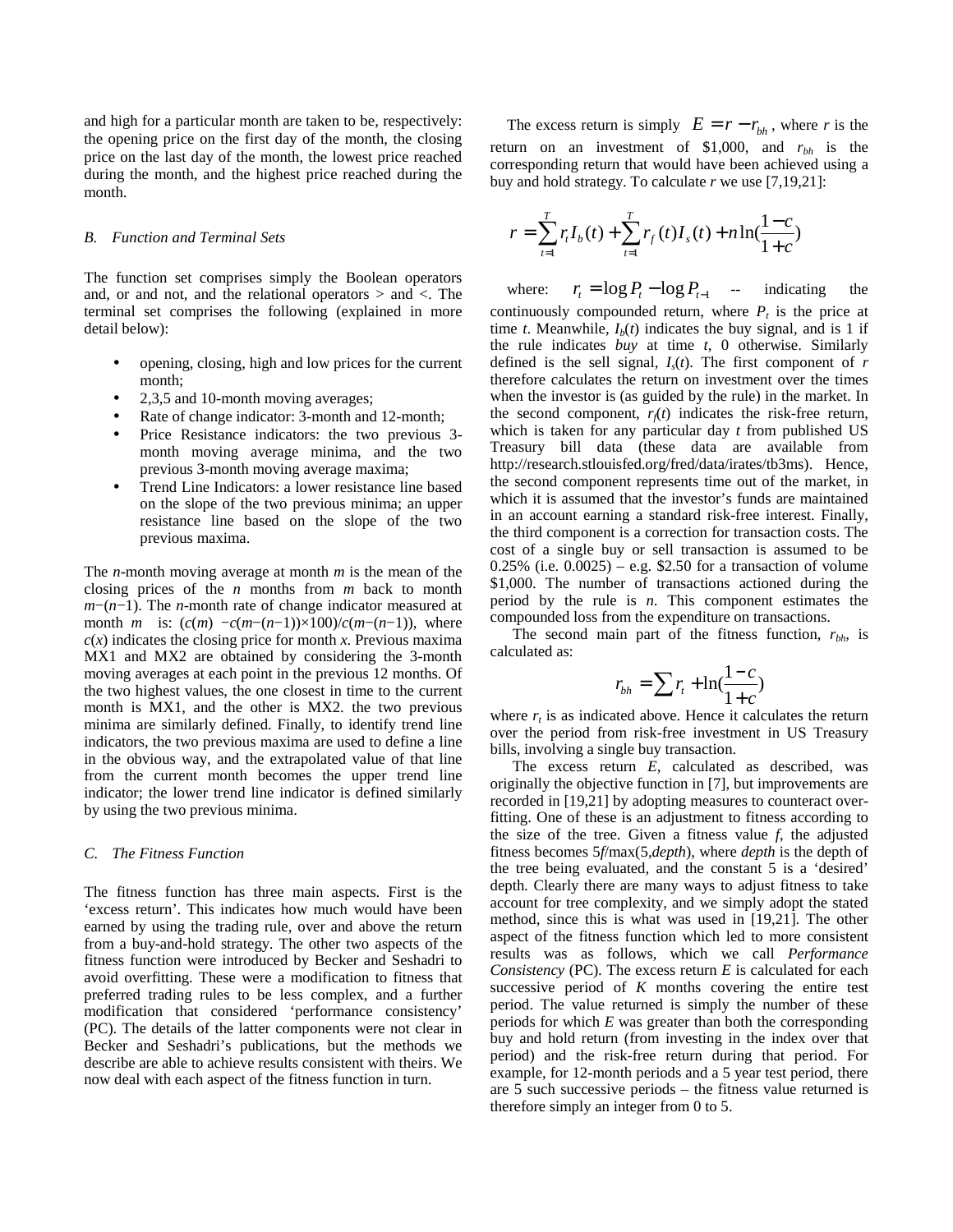Finally we can state the objective function *f* used in this work: the fitness of a GP tree was the PC-based fitness (i.e. a number from 0 to *X*, where there were *X* periods covering the test data), adjusted for tree complexity by 5*f*/max(5,*depth*).

#### *D. Operators and Initialisation*

We used the four mutation operators described by Angeline [3], as follows:

- The grow mutation operator: randomly selects a leaf from the tree and replaces it with a randomly generated new subtree.
- The shrink mutation operator: randomly select an internal node from the tree and replace the subtree below it with a randomly generated terminal node.
- The switch mutation operator: randomly select an internal node from the tree and reorder its argument subtrees.
- The cycle mutation operator: select a random node and replace it with a new node of the same type. If a terminal node is selected, then it is replaced by a terminal node. If an internal node is selected, then it is replaced by a function that takes an equivalent number of arguments.

We used standard subtree-swap crossover [2]. Finally, we note that the population was initialized by growing trees to a maximum depth of 5, however no constraint was placed on tree size beyond the initial generation, other than the pressure towards compact trees offered by the objective function.

#### III. EXPERIMENTS

#### *A. GP Parameters*

In all the experiments we describe, the GP system was as described in the last section, and used a population size of 500. In each generation, the current best was copied into the next generation, and the remainder were the product of 499 offspring-production events in which each such event was: decide crossover (probability 0.7) or mutation. If crossover, select two parents by rank-based selection, perform crossover; if mutation, select one parent, and apply mutation (choosing uniformly from the available mutation operators). Each run continued for 50 generations.

# *B. Data Period and Fitness Period Variation*

In a given experiment, a 31-year period (in common with [7] and [19] is used for training – this is 1960—1991. However, we explored two different regimes for choosing and evaluating a rule from the training run. In regime 1, the fittest rule found during training (as measured on the training date) was applied to test data in an immediately succeeding period of *N* years. In regime two, each rule found during training was validated against the ensuing *N* year period, and the rule that was best during this validation period was chosen, and tested over a period from year 31+*N*+1 to 31+*N*+*K*. These two regimes were each explored for 3 data period splits:

- Split1: 31 yrs training; *N*=12, *K*=5
- Split2: 31 yrs training, *N*=8, *K*=8
- Split3: 31 yrs training, *N*=9, *K*=9

In [7,19,21] the same training period is used, with testing only on the subsequent 12-year period. Although not explicit, we think that the rules were chosen for evaluation in [7,19,21] via what we call regime 1. In Fig. 2, we show the S&P Index during the years 1960—2008, indicating the different splits used in the experiments. Notice how the different splits explore salient challenges for the rule development process. In Splits 2 and 3, when evaluation regime 1 is used, the test period is one in which the market grew strongly, at a faster overall rate than during the training period. Outperforming B&H is always a stringent challenge, but moreso in such a period of growth. In split 1, the challenge is more varied, with the test period covering 9 years of growth followed by 3 of decline. Meanwhile, when regime 2 is used for Split 1, we expect validation over a varied period (split1 V) to help select a rule that performs well in a growth-only period. Again, this is a significant challenge to outperform buy and hold. With splits 2 and 3, regime 2 is challenged to produce a rule that performs well over a period that is roughly half decline and half growth, despite training and validation being done over periods largely in growth,

We experimented also with the evaluation periods within the Performance Consistency (PC) term of the fitness function. In Becker and Seshadri's work, the employment of the PC term clearly results in improved performance (this is also true in our replication; we omit the comparative results for reasons of space). However they only report on the use of 12-month periods. We experiment with four different lengths for the "PC period", namely 6, 12, 24 and 30 months. These are referred to later as PC6 PC12, PC224 and PC36.



Figure 2. The S&P500 index over the periods examined. The training period is 1960—1991, and three data Splits are shown. "V" indicates either a test set used for evaluation regime 1, in which case the rule tested is the one that performed best over the training period. "T" indicates the test set for evaluation regime 2, in which case the rule tested is the one which, during training, performed best on the "V" period.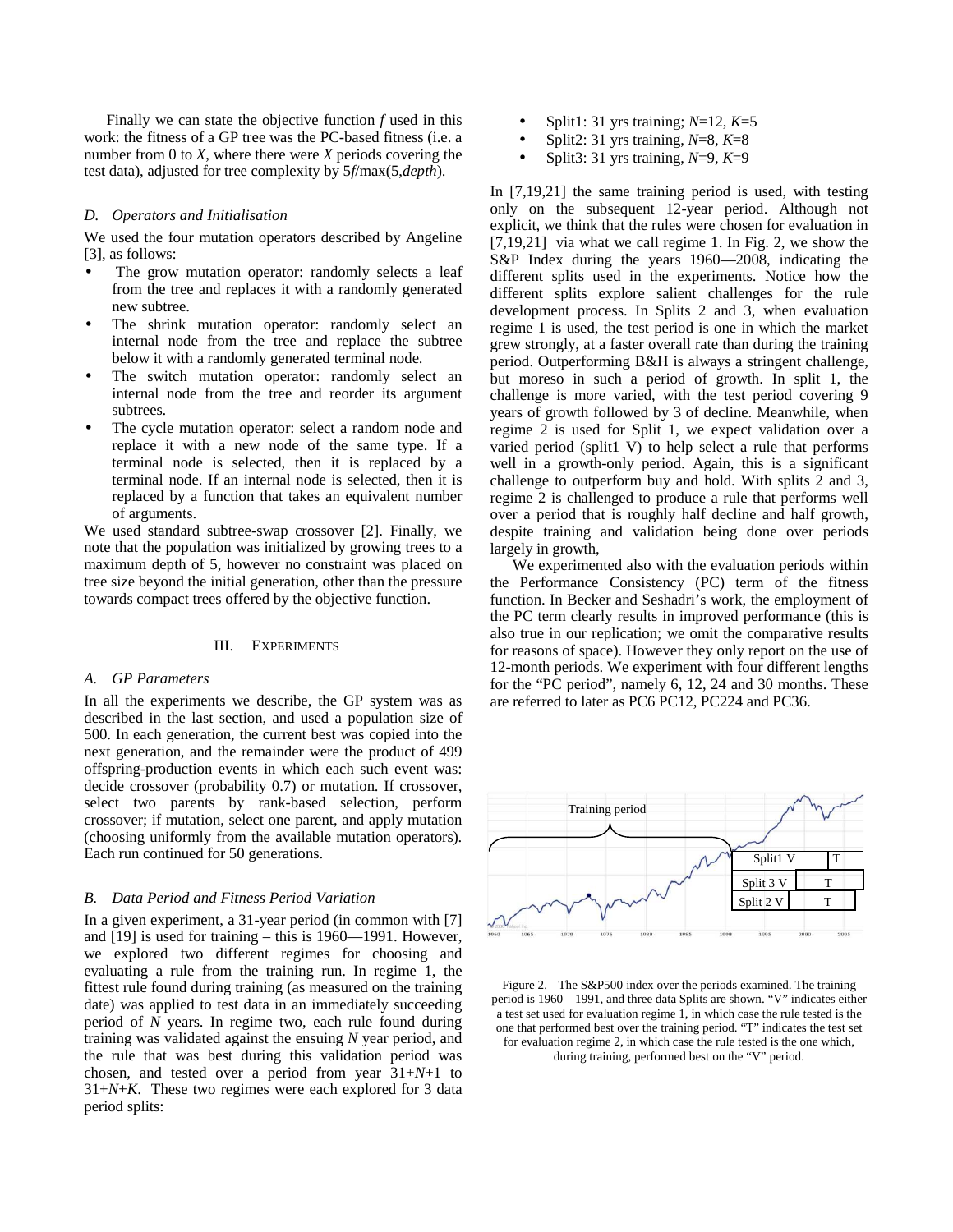# *C. Results*

Following many preliminary investigations, which converged on confirming that the parameters and strategies recorded in the previous section were consistent with the performance reported in [17, 21], we performed 10 runs each for each of the 24 scenarios (3 data Splits, 4 PC periods, 2 rule selection and evaluation regimes). All results are summarized in Table I. In the table, each row indicates the mean over 10 runs of two pairs of related figures. First we give the mean excess over Buy and Hold during the training period. That is, if investing \$1,000 in a buy and hold strategy would yield \$5,000 over the training period, and the selected rule yielded \$20,000, this value would be \$15,000. Next, we express the latter as a ratio – the return from the rule divided by the return from buy-and-hold. Note that these two figures are of course the same for regimes 1 and 2. The final two columns are more interesting, again expressing the excess and ratio in comparison to buy and hold, but this time on the appropriate test set.

TABLE I. SUMMARY OF RESULTS FOR EACH DATA SPLIT, PC PERIOD AND EVALUATION REGIME

| Data           | PC     | Eval.          | Excess   | Excess  | Excess              | <b>Excess</b> |
|----------------|--------|----------------|----------|---------|---------------------|---------------|
| split          | Period |                | over     | over    | over                | over          |
|                |        |                | BH       | ВH      | BH                  | BH            |
|                |        |                | (train)  | (train  | (test)              | (test/        |
|                |        |                |          | /ratio) |                     | rato)         |
| 1              | 6      | 1              | \$19,750 | 4.38    | \$1,919             | 1.73          |
|                |        | $\overline{2}$ |          |         | \$142               | 1.09          |
| $\overline{c}$ | 6      | $\mathbf{1}$   | \$17,890 | 4.46    | \$175               | 1.05          |
|                |        | $\overline{2}$ |          |         | \$611               | 1.53          |
| 3              | 6      | 1              | \$23,800 | 5.36    | \$588               | 1.13          |
|                |        | $\overline{2}$ |          |         | \$1,081             | 2.78          |
| 1              | 12     | 1              | \$29,135 | 6.39    | \$2,283             | 1.87          |
|                |        | $\overline{2}$ |          |         | \$107               | 1.06          |
| $\overline{2}$ | 12     | 1              | \$33,077 | 7.06    | \$5                 | 1.002         |
|                |        | $\overline{2}$ |          |         | \$691               | 1.61          |
| 3              | 12     | $\mathbf{1}$   | \$37,413 | 7.86    | \$358               | 1.08          |
|                |        | $\overline{2}$ |          |         | \$1,037             | 2.70          |
| 1              | 18     | $\overline{1}$ | \$46,641 | 8.63    | $\overline{$1,706}$ | 1.65          |
|                |        | $\overline{2}$ |          |         | \$103               | 1.06          |
| $\overline{2}$ | 18     | $\mathbf{1}$   | \$39,022 | 8.15    | $-$ \$492           | 0.87          |
|                |        | $\overline{2}$ |          |         | \$871               | 1.76          |
| 3              | 18     | $\mathbf{1}$   | \$41,161 | 8.54    | $-$ \$437           | 0.90          |
|                |        | $\overline{2}$ |          |         | \$1,299             | 3.14          |
| 1              | 24     | 1              | \$43,364 | 8.95    | \$1,788             | 1.67          |
|                |        | $\overline{2}$ |          |         | \$98                | 1.06          |
| $\overline{2}$ | 24     | 1              | \$39,249 | 8.19    | $-$ \$491           | 0.86          |
|                |        | $\overline{2}$ |          |         | \$655               | 1.57          |
| 3              | 24     | $\mathbf{1}$   | \$44,211 | 8.92    | $-$ \$736           | 0.83          |
|                |        | $\overline{c}$ |          |         | \$913               | 2.49          |

To help digest the raw results in Table I, Table II provides summary notes, focusing on the test set results for each regime, as a function of the data splts.

TABLE II. SUMMARY NOTES COMPARING DIFFERNET SETUPS

| <b>Experiment Setup</b>  | $Results - evaluation$   | Results – evaluation   |  |
|--------------------------|--------------------------|------------------------|--|
|                          | regime 1                 | regime 2               |  |
| Split 1: 12 years V,     | Always outperformed      | Consistent but modest  |  |
| 5 years T (see fig.      | B&H, for all PC periods, | excess over B&H.       |  |
| 2)                       | by around $60-80\%$      | around $5-10\%$ .      |  |
| Split 2: 8 years V,      | Modest excess<br>over    | Around 50-80%          |  |
| 8 years T (see fig.      | B&H for PC6 and PC12,    | improvement<br>over    |  |
| 2)                       | but loses to B&H for     | B&H, consistently      |  |
|                          | longer PC periods.       | better, in all PC      |  |
|                          |                          | periods.               |  |
| Split $3:9$ years $V, 9$ | Modest improvemt over    | Consistently<br>$250-$ |  |
| years $T$ (see Fig. 2)   | B&H for PC6 and PC12,    | improvement<br>300%    |  |
|                          | but loses to B&H in      | over B&H, for all PC   |  |
|                          | longer PC periods        | periods.               |  |

As we can see from the results in Table I, and their summary in Table II, the use of evaluation regime 2, in which the rule we select for trading is one that has been cross-validated on an intervening period, provides more reliable and consistent results. This in itself is not surprising, but it suggests that this additional protection against overfitting (over and above the measures used in the design of the fitness function) is worth using. This approach always yielded rules that outperformed B&H and risk-free investment, whether the market was consistently rising during the test period (Split 1) or mixed (Splits 2 and 3), although the excess over B&H for the consistently rising market was modest, but was far from trival.

When Split 1 was used (corresponding to the training and test set used in [7,19,21], we find that regime 1 (as also used in [7,19,21] always outperforms B&H, but this is not so for the other data splits. Regime 1 simply means using all available data fully for the training process, with the intention of putting the resulting chosen rule into operation at the first opportunity after training – in practice, our data split 1, regime 1, evaluates how well this strategy would work if it were currently the end of 1991, and we generated a strategy (training on 1960—1991 data) to use from 1992 onwards. It is quite attractive to use all available data in this way, and this is clearly what was done in [7,19,21]; however, our experiments suggest that the positive performance in these works was probably lucky, since this strategy is still likely to overfit, and is sensitive to the data split. Earmarking the most recent period to use as a validation set (regime 2) is clearly more successful.

## IV. CONCLUDING DISCUSSION

The discovery of technical trading rules by Genetic Programming is an interesting and active thread of research, in which a string of research articles have been published in